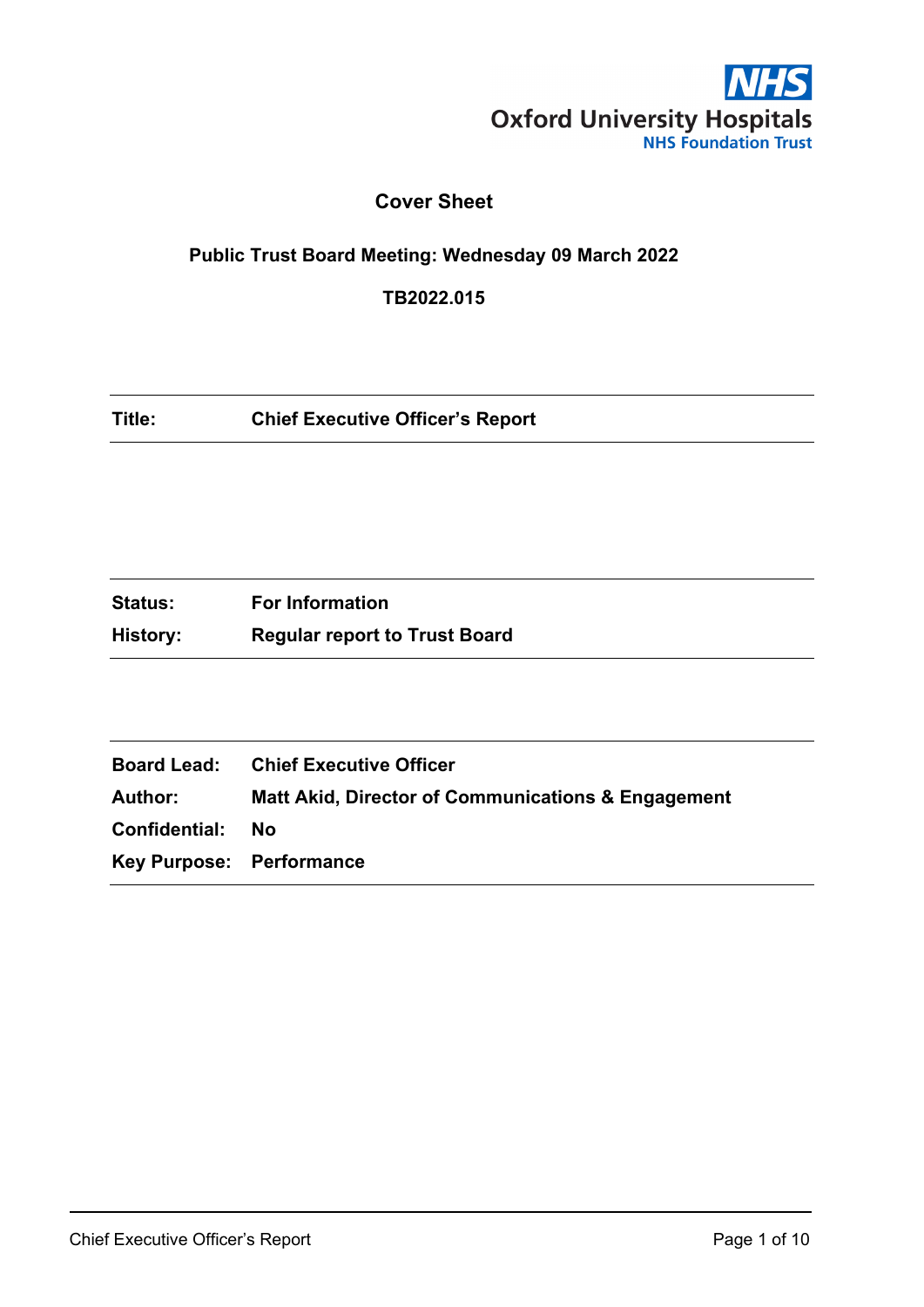# **Executive Summary**

 $\mathbf{r}$ 

| 1.  | COVID-19 at OUH - Two Years On                                                                                 |
|-----|----------------------------------------------------------------------------------------------------------------|
| 2.  | Infection prevention and control rules to keep patients and staff safe                                         |
| 3.  | Thank you to our vaccination team                                                                              |
| 4.  | No Excuses for abusive or violent behaviour towards our staff                                                  |
| 5.  | Building a Greener OUH - our Green Plan is launched                                                            |
| 6.  | <b>Funding announced for new NIHR Oxford Clinical Research Facility</b>                                        |
| 7.  | More than 2,000 staff take part in Housing & Accommodation Survey                                              |
| 8.  | OX5 Run returns to raise money for children in our hospitals                                                   |
| 9.  | <b>Oxford Biomedical Research Centre (BRC) news</b>                                                            |
| 10. | <b>Oxford Academic Health Science Network (AHSN) and Oxford Academic</b><br><b>Health Partners (OAHP) news</b> |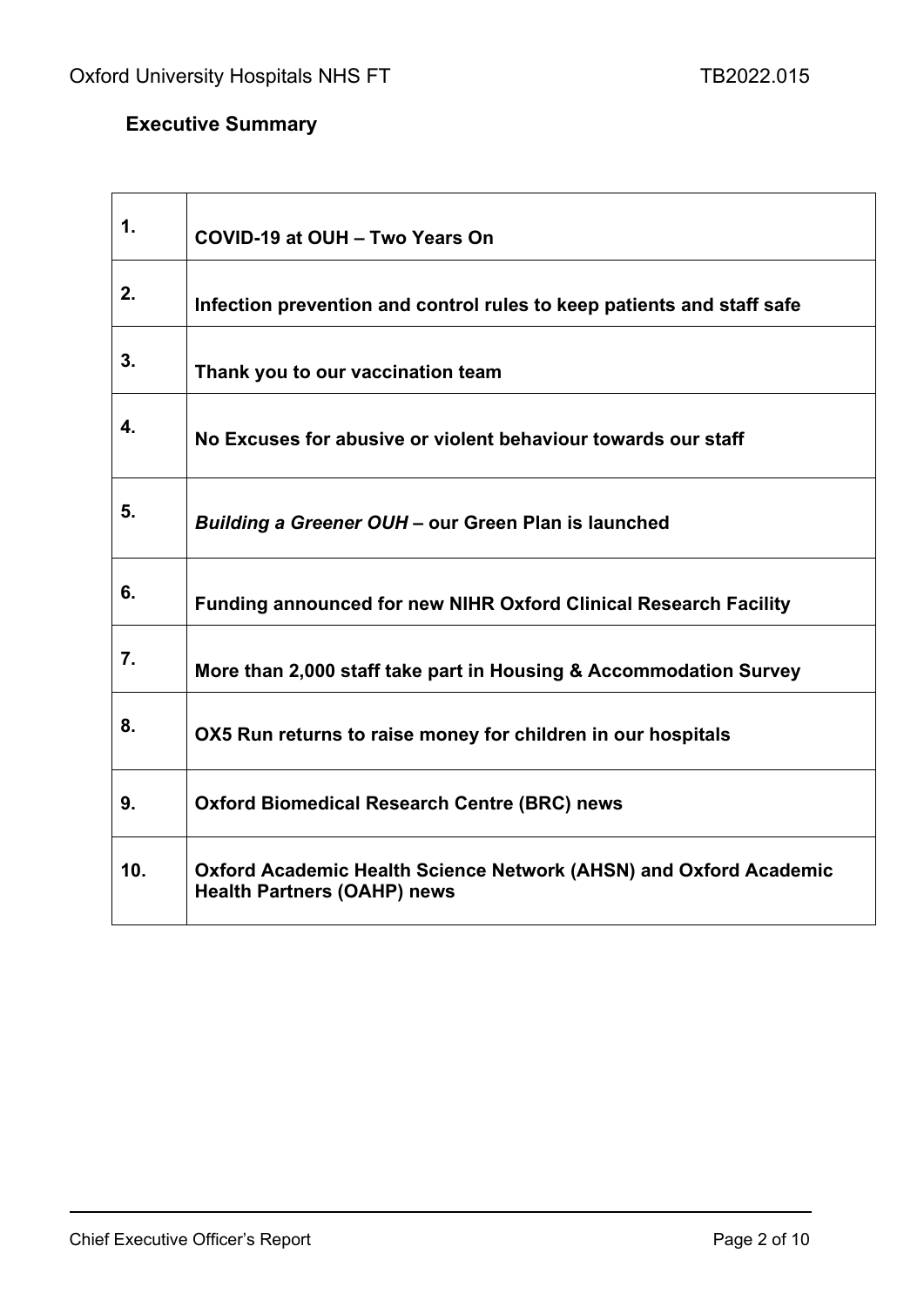# **Chief Executive Officer's Report**

#### **1. COVID-19 at OUH – Two Years On**

- **1.1.**Tuesday 4 February 2020 was the date when the first COVID-19 positive patients were admitted to our hospitals and so, two years on, we felt it was important to provide our staff with the space to reflect on a period of unprecedented challenges.
- **1.2.**Reflection is one of the three key pillars of our *Growing Stronger Together – Rest, Reflect, Recover* programme which is supporting our people as we emerge from the pandemic.
- **1.3.**In a personal email to all OUH staff on Friday 4 February 2022, our Chair, Professor Sir Jonathan Montgomery and I thanked staff for everything they have done over the last two years.
- **1.4.**We said: "Thank you for caring for not only the patients, families and carers who depend on you, but also each other in your teams and across divisions and departments. All the way through this difficult period, we have consistently heard stories of unity, professionalism, and excellence about our people – each and every single one of you has played an important part."
- **1.5.**Staff from across the Trust reflected on their personal experiences of the pandemic in a series of videos which we shared via our social media channels – including [Staff Nurse Maude McDonald](https://twitter.com/OUHospitals/status/1491344949769486338?cxt=HHwWhICqiZKVqbIpAAAA) and [Deputy Ward Sister](https://twitter.com/OUHospitals/status/1491424053382778886?cxt=HHwWjMDU9cmRzbIpAAAA)  [Rosalie Maneclang.](https://twitter.com/OUHospitals/status/1491424053382778886?cxt=HHwWjMDU9cmRzbIpAAAA)
- **1.6.**We recognise that, even as there are promising signs that the country is beginning to emerge from the COVID-19 pandemic, this remains a challenging time for our staff as we see high levels of attendances at our Emergency Departments and as Elective Recovery continues.
- **1.7.**We are grateful to our staff for everything that they do every day to provide high quality and compassionate care for the communities that rely on our services.
- **1.8.**Council and NHS leaders in Oxfordshire took the opportunity to thank staff across local authorities and the health and social care system for their tireless efforts to provide services and support communities, in a joint public statement on 7 February.
- **1.9.** Our Chair, Professor Sir Jonathan Montgomery said: "Throughout the pandemic, we have worked together with our colleagues across the health and social care system. COVID is not yet behind us, and we would ask people to continue to do all that they can to keep themselves and those around them safe."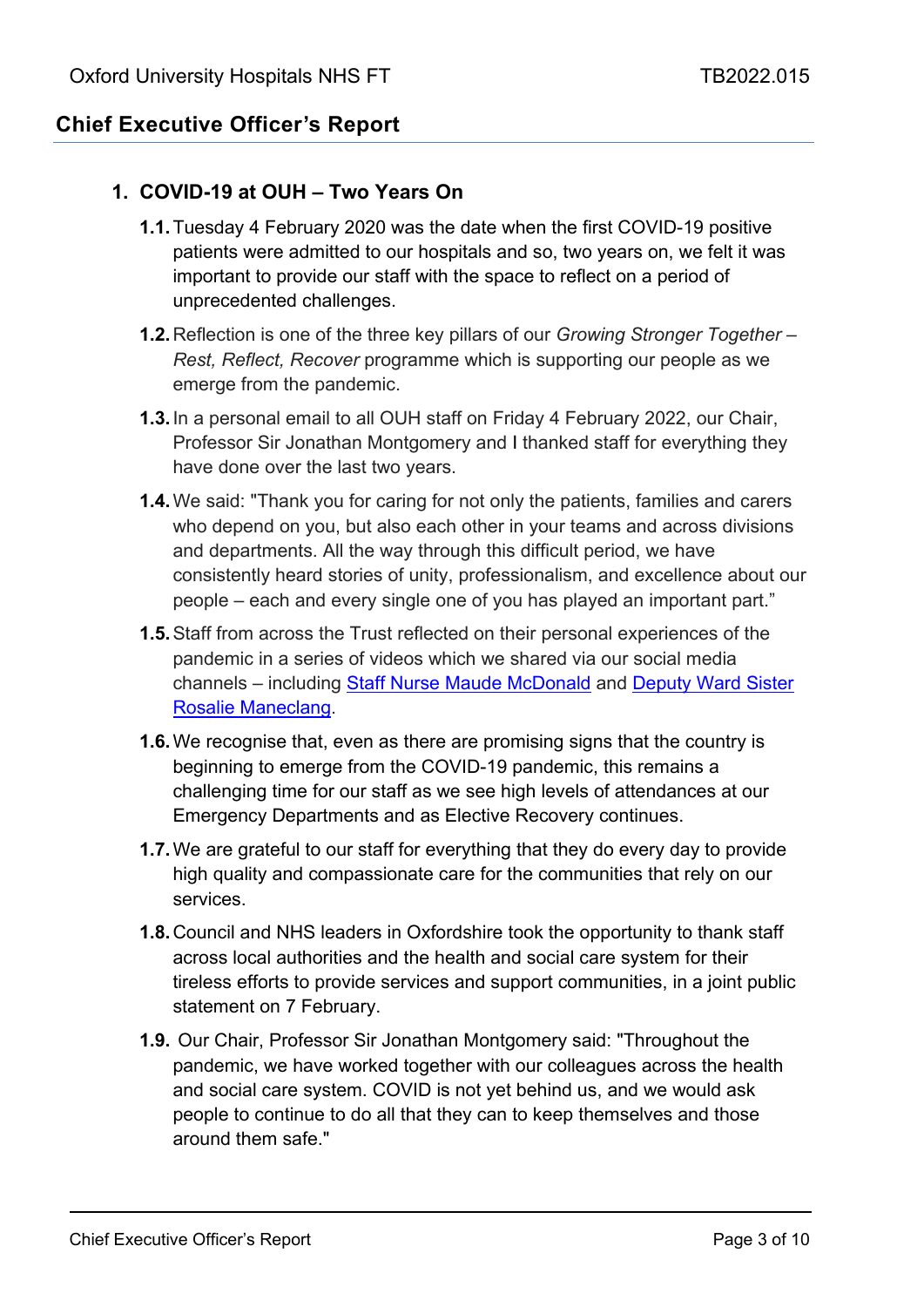#### **2. Infection prevention and control rules to keep patients and staff safe**

- **2.1.**The Government's relaxation of some COVID-19 rules does not apply to our hospitals, in order to protect vulnerable patients and our staff who care for them.
- **2.2.**All staff and visitors who see loved ones in clinical areas such as inpatient wards – must wear a face mask, and all visitors must wear a face covering when not in clinical areas on our hospital sites in Oxford and Banbury.
- **2.3.**Safe distancing (the 2 metre rule) remains in place in all healthcare settings and we are also maintaining the 'Rule of One' visiting restrictions which have been in place throughout much of the COVID-19 pandemic.
- **2.4.**In addition, anyone visiting a loved one in our hospitals must take a lateral flow test **before** attending.
- **2.5.**More information [including full details of special visiting arrangements for](https://www.ouh.nhs.uk/covid-19/faqs.aspx)  [certain groups of patients –](https://www.ouh.nhs.uk/covid-19/faqs.aspx) is available on our website.

#### **3. Thank you to our vaccination team**

- **3.1.**I would like to thank all staff who played their part in the development and running of our OUH COVID Vaccination Centre on the Churchill Hospital, which came to an end on 24 February.
- **3.2.**Our vaccination team administered almost 60,000 first, second and booster vaccines since the vaccine hub opened its doors on 8 December 2020 as one of just 50 hospital hubs to launch the UK's COVID-19 vaccination programme.
- **3.3.**We can be very proud of the special role that we have played in vaccinating and keeping as many of our staff and patients, as well as members of the community, as safe as possible.
- **3.4.**It has been a real OneTeamOneOUH effort and it would not have been possible without the hard work and dedication of staff across the Trust, not only clinical colleagues but also staff working in our Digital, Estates and many other teams.
- **3.5.**For any OUH staff who have not yet been vaccinated, we continue to promote and publicise the NHS booking system to find the nearest vaccination centre and book an appointment.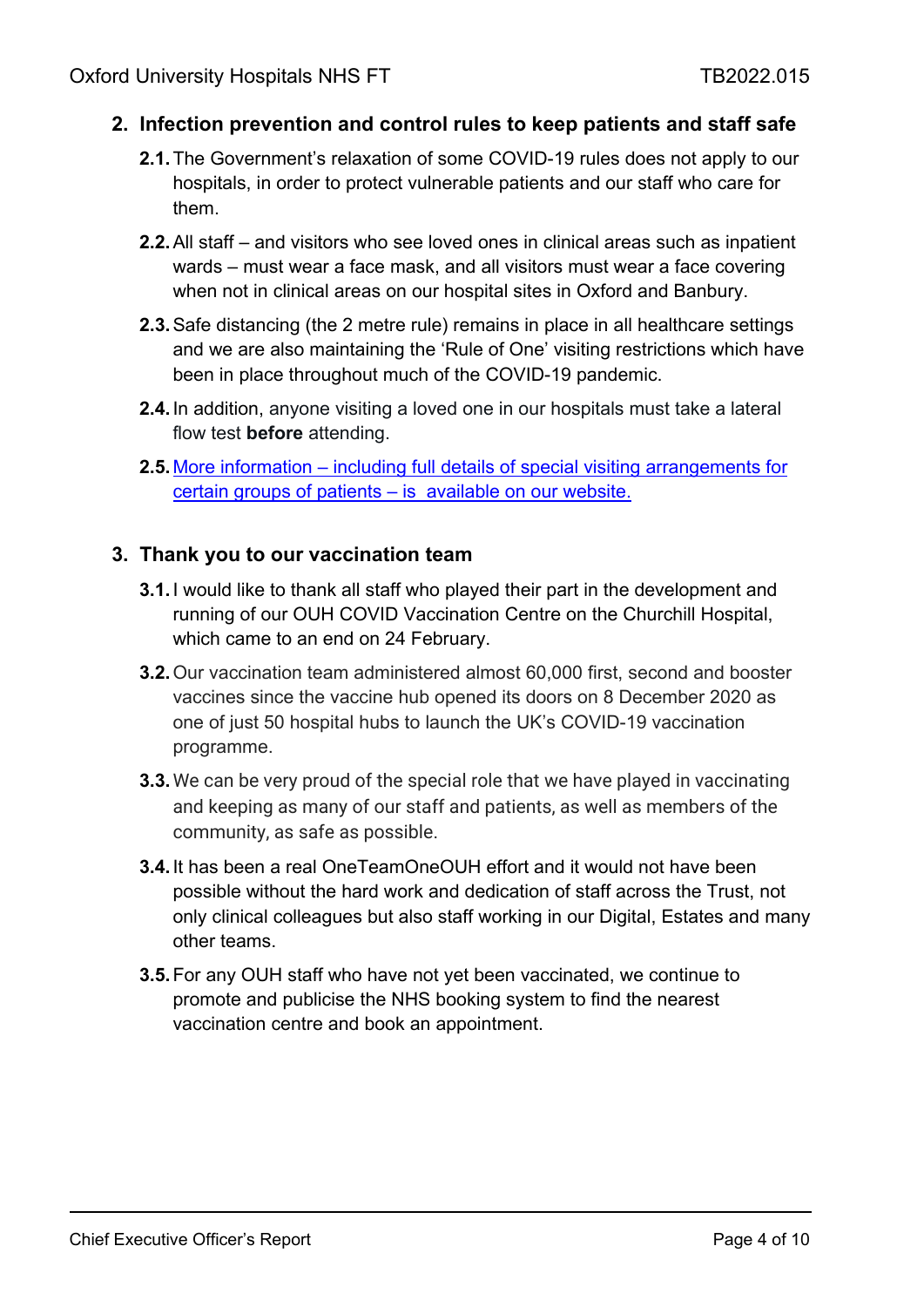#### **4. No Excuses for abusive or violent behaviour towards our staff**

- **4.1.**People are reminded that there is no excuse for abusive or violent behaviour – whether physical or verbal – towards our staff in a new campaign which we launched in January.
- **4.2.**The *No Excuses* campaign urges everyone using local health and care services to treat staff with kindness and respect.
- **4.3.**In November 2020, there were 80 reported incidents around violence and aggression within OUH. In November 2021, this had more than doubled to 180 reported incidents.
- **4.4.**Sam Foster, our Chief Nursing Officer, said when she launched the campaign in January: "Please treat our staff with respect – they are working incredibly hard in challenging circumstances to keep you, your family members, and their colleagues safe after an extremely difficult two years. Everyone should be entitled to work in an environment where they feel safe."
- **4.5.** As Sam noted, abuse takes many forms. Verbal abuse and aggression can be damaging and takes a toll on people's wellbeing. It is not always face-toface but can sometimes happen on the phone or even via email. And so the *No Excuses* campaign will aim to focus on the various different aspects of abuse moving forward.
- **4.6.**[More information is available on our website.](https://www.ouh.nhs.uk/news/article.aspx?id=1703&returnurl=/news/archive.aspx&pi=1)

#### **5.** *Building a Greener OUH* **– our Green Plan is launched**

- **5.1.**Following its approval at the Trust Board meeting on 19 January, our Green Plan – *Building a Greener OUH* – was formally launched to staff and external stakeholders on 24 January.
- **5.2.***Building a Greener OUH* is the result of a major staff and public engagement exercise in Summer 2021 when hundreds of people took part in an online survey, focus groups, and virtual listening events.
- **5.3.**This feedback helped shape the Green Plan, which sets out our priority areas for action including travel and transport and digital transformation.
- **5.4.***Building a Greener OUH* will develop further the passion for sustainability which many of our teams have already demonstrated and which is making a positive difference, [such as in the Orthotics team at the Nuffield Orthopaedic](https://www.ouh.nhs.uk/news/article.aspx?id=1660&returnurl=/default.aspx&pi=0)  [Centre](https://www.ouh.nhs.uk/news/article.aspx?id=1660&returnurl=/default.aspx&pi=0) and [a cycle courier service \(delivering medication to OUH\),](https://www.ouh.nhs.uk/news/article.aspx?id=1497&returnurl=/news/archive.aspx&pi=2) which is improving patient care and delivering sustainability benefits.
- **5.5.***Building a Greener OUH* [is available to read in full on the OUH website](https://www.ouh.nhs.uk/about/sustainability/documents/building-a-greener-ouh.pdf)
- **5.6.**[Congratulations to the Orthotics team who recently won a High Sheriff's](https://www.ouh.nhs.uk/news/article.aspx?id=1723&returnurl=/news/archive.aspx&pi=0)  [Award for their sustainability work.](https://www.ouh.nhs.uk/news/article.aspx?id=1723&returnurl=/news/archive.aspx&pi=0)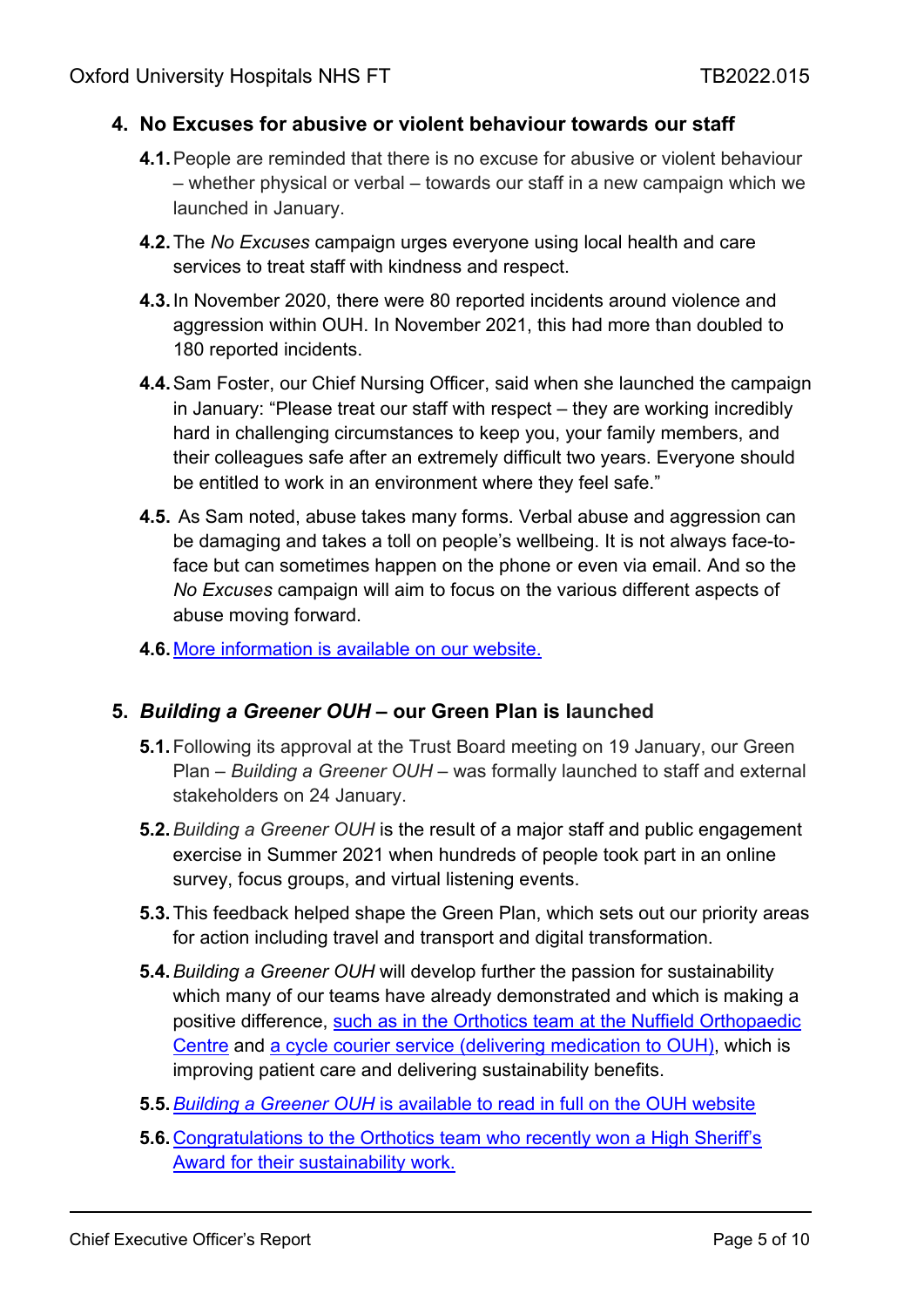#### **6. Funding announced for new NIHR Oxford Clinical Research Facility**

- **6.1.**The National Institute for Health Research (NIHR) announced the funding for its Clinical Research Facilities (CRFs) on 28 February and I am delighted that we will be hosting the new NIHR Clinical Research Facility here at OUH.
- **6.2.**Oxford is one of 28 sites that will benefit from more than £160 million over five years to expand early phase clinical research to benefit NHS patients.
- **6.3.**The [Oxford Experimental Medicine Clinical Research Facility,](https://www.ndorms.ox.ac.uk/oxford-emcrf) based at the Churchill Hospital, will act as the hub of the Oxford CRF. It is central to the clinical translational strategy of the NIHR Oxford Biomedical Research Centre (BRC), providing service to all specialties in the BRC Themes.
- **6.4.**This announcement is very welcome news because it will enable us to significantly expand the early phase clinical trials we conduct in Oxford, which can have life-changing benefits for our patients.
- **6.5.**It is also another excellent example of close partnership work between the University of Oxford and ourselves at OUH because strengthening our research infrastructure in this way will enable us to test new therapies in order to improve patient care.

## **7. More than 2,000 staff take part in Housing & Accommodation Survey**

- **7.1.**Oxfordshire is an expensive place to live, and finding good quality, affordable accommodation within an easy commute of Oxford and Banbury is a real problem for our staff and their families.
- **7.2.**It is also one of the major issues impacting on the Trust's ability to recruit and retain staff.
- **7.3.**Where they live impacts on the wellbeing, work life, and home life of our OneTeamOneOUH staff and so we launched a survey in January to give our people an opportunity to tell us what they want and need from a home, now and in the future.
- **7.4.**I personally led the communications campaign to encourage staff to take part in order to demonstrate our Board's commitment to supporting our people.
- **7.5.**More than 2,000 staff took this opportunity to have their say and make their voice heard on this important issue during the survey window which was open from 24 January to 11 February.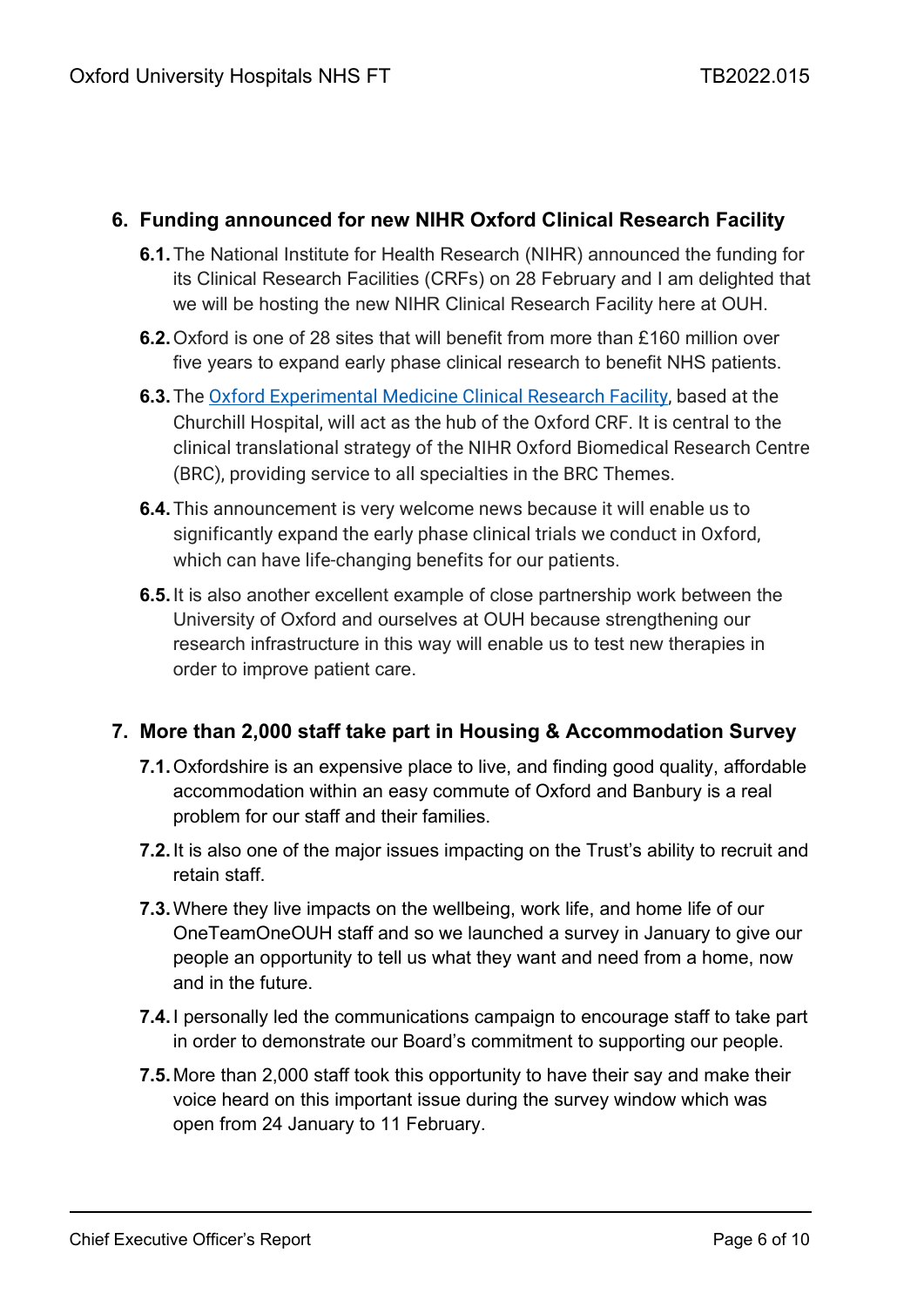**7.6.**Once the survey results have been analysed in detail, what staff tell us will be used in the Trust's future work with housing partners to put solutions in place.

#### **8. OX5 Run returns to raise money for children in our hospitals**

- **8.1.**Oxford Hospitals Charity's annual fun run, the OX5, is a five-mile event taking place in the grounds of Blenheim Palace on Sunday 20 March to raise money for Children's areas across OUH including at the Horton General Hospital in Banbury.
- **8.2.**The OX5 has been held virtually for the past two years, due to the COVID-19 pandemic, and so it is great news that it is returning this year to a face-toface fundraising event to celebrate its 20<sup>th</sup> anniversary.
- **8.3.**The event was launched in 2002 to help the fundraising efforts to build the Oxford Children's Hospital on the John Radcliffe site and since then it has funded state-of-the-art equipment, created play rooms and sensory spaces, contributed towards parents' accommodation, the dedicated Children's Emergency Department (A&E) at the Horton General, and even a play [specialist to help children having important scans.](https://www.hospitalcharity.co.uk/news/radiologyplay)
- **8.4.**Participants are welcome to run, jog or walk the beautiful route, and the good news is that there is still time to sign up to take part via the Charity website – see [www.hospitalcharity.co.uk/ox5run](http://www.hospitalcharity.co.uk/ox5run) for all the details.

## **9. Oxford Biomedical Research Centre (BRC) news**

Cancer Research UK has [invested £11 million](https://oxfordbrc.nihr.ac.uk/cancer-research-uk-to-invest-11-million-into-cancer-science-in-oxford/) in the University of Oxford and Oxford-based NHS to accelerate the translation of cancer research for patient benefit, with a further £3 million being given for training over the next five years. The funding for Oxford will draw together academics and experts from across its fundamental, translational and clinical research communities, including from cancer doctors, mathematicians, computer and data scientists, vaccinologists, immunologists, cellular biologists, drug discovery experts, clinical trialists, imaging experts and public health specialists.

A groundbreaking new imaging technology, the [photon-counting CT](https://www.ouh.nhs.uk/news/article.aspx?id=1715&returnurl=/default.aspx&pi=0) (computerised tomography), has been installed at the John Radcliffe Hospital, making it the first in the UK to benefit from the system. The NAEOTOM Alpha from Siemens Healthineers is also the first in the world to sit within a hybrid catheterisation laboratory. The new system produces quicker and more detailed images, potentially speeding up diagnosis and transforming treatment pathways for patients presenting with symptoms of a heart attack. Patients are also exposed to lower levels of radiation in the new scanner. The new technology will also facilitate ground-breaking research at the Oxford Acute Vascular Imaging Centre (AVIC), based at the John Radcliffe.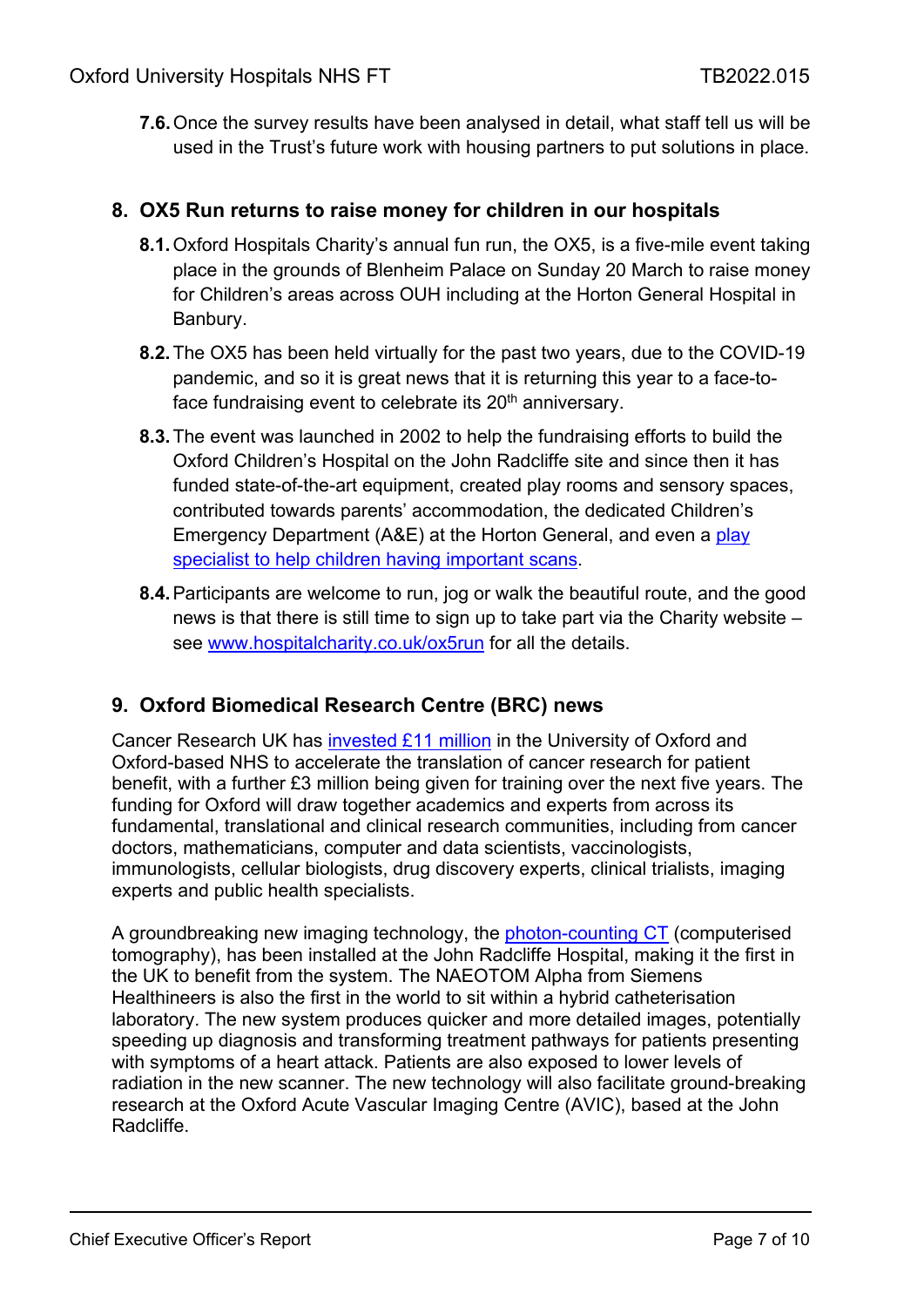Oxford researchers have identified [abnormalities in the lungs](https://oxfordbrc.nihr.ac.uk/lung-abnormalities-found-in-long-covid-patients-with-breathlessness/) of Long COVID patients who are experiencing breathlessness that cannot be detected with routine tests. The EXPLAIN study, which is supported by the Oxford BRC, is using hyperpolarised xenon MRI scans to investigate possible lung damage in Long COVID patients who have not been hospitalised with COVID-19 but who continue to experience breathlessness. As in a previous study of patients who had been hospitalised with COVID-19, these initial findings show that there is significantly impaired gas transfer from the lungs to the bloodstream in these long COVID patients when other tests are normal. The announcement received widespread national media coverage.

There have been [dramatic reductions](https://oxfordbrc.nihr.ac.uk/big-drop-in-hospital-admissions-for-child-infections-since-start-of-covid-19-pandemic/) in hospital admissions for common and severe childhood infections in England since the start of the COVID-19 pandemic, according to a study by researchers from Oxford Population Health, supported by the Oxford BRC. Their analysis included data for all children aged 0-14 years admitted to an NHS hospital in England with an infection from March 2017 to June 2021. After 1 March 2020, substantial and sustained reductions in hospital admissions were found for all but one of the 19 infective conditions studied. Hospital admissions for influenza fell by 94% in the 12 months after 1 March 2020, while admissions for bronchiolitis fell by more than 80%. However, more recent data indicate that some respiratory infections increased to higher levels than usual after May 2021.

A new building at the University of Oxford's Botnar Institute for Musculoskeletal Sciences has been [opened by The Duchess of Cornwall,](https://oxfordbrc.nihr.ac.uk/duchess-of-cornwall-opens-new-musculoskeletal-science-wing/) Patron of the Nuffield Orthopaedic Centre (NOC) Charity, which raised £9 million for the new building. The Botnar Institute for Musculoskeletal Sciences, on the site of the Nuffield Orthopaedic Centre (NOC), carries out research, much of it supported by the NIHR Oxford Biomedical Research Centre, into improving the treatment of arthritis, osteoporosis and other bone and joint diseases. The new Marcella Botnar wing will focus on bioengineering, with researchers working on developing new technologies, materials, and interventions to treat patients with musculoskeletal conditions.

Oxford orthopaedic researchers have found that [hip replacements](https://oxfordbrc.nihr.ac.uk/cemented-hip-replacement-improves-quality-of-life-for-patients-over-60/) using cement improved the quality of life of patients, compared to uncemented implants. The White 5 trial, which is supported by the Oxford BRC, looked at a procedure called hemiarthroplasty, in which the head of the femur is replaced with a metal implant. The research team found that found that patients having the cemented treatment showed a statistically significant improvement in quality of life at one month and four months after the procedure, and were less likely to have a secondary fractures at the site of the implant.

The use of metal K-wires, commonly known as 'pins', to hold broken wrist bones in place while they heal is no better than a traditional moulded plaster cast, a study by researchers from the University of Oxford's Nuffield Department of Orthopaedics, Rheumatology and Musculoskeletal Sciences (NDORMS) has found. The DRAFFT2 study, which is supported by the Oxford BRC, found that there was no statistically [significant difference](https://oxfordbrc.nihr.ac.uk/metal-pins-no-better-that-plaster-casts-to-treat-broken-wrists/) in recovery or quality of life in patients who had had their broken wrist 'pinned' and those who had had a cheaper plaster cast.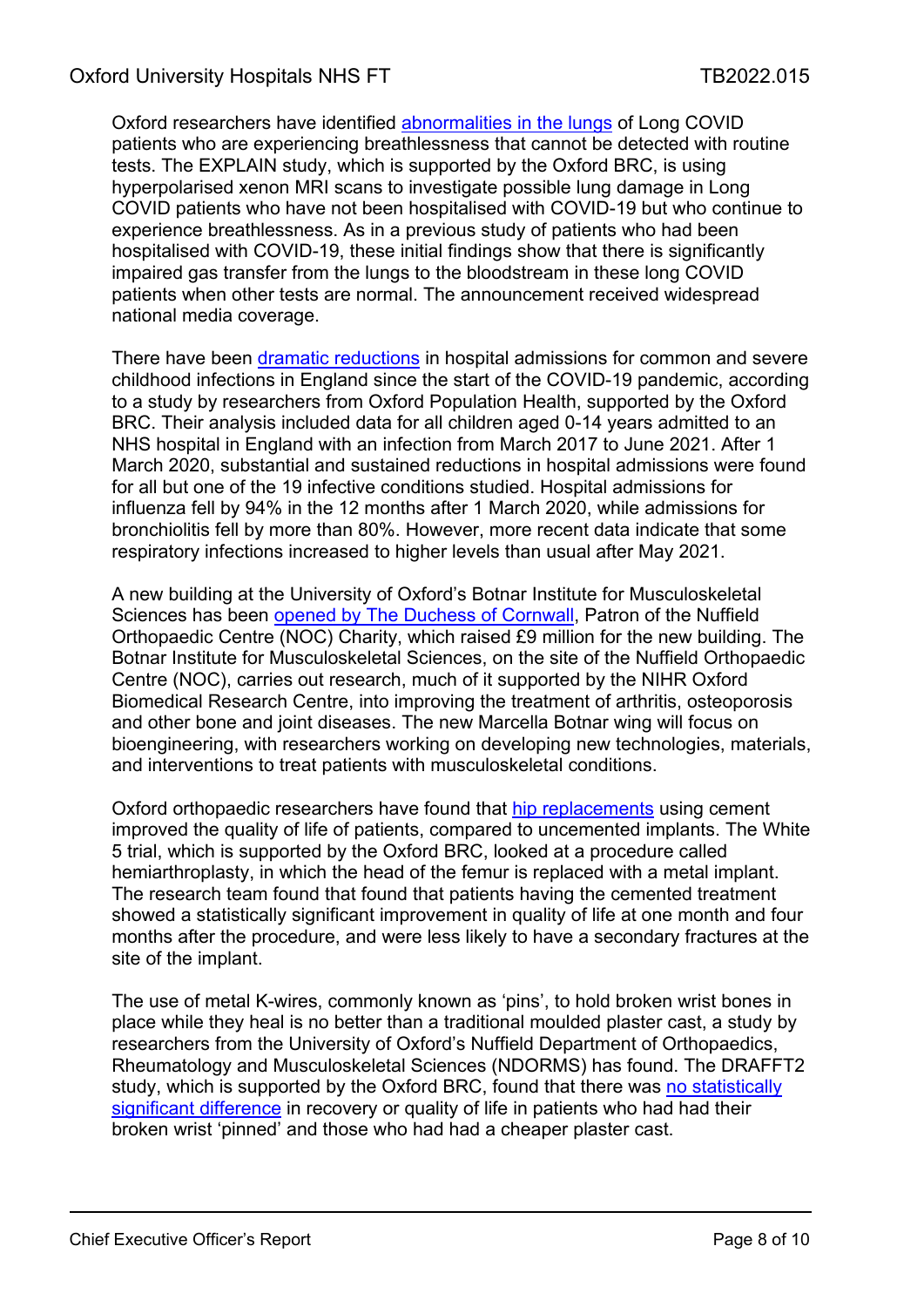The Oxford and Oxford Health BRCs' Diversity in Research Group has [met in person](https://oxfordbrc.nihr.ac.uk/diversity-in-research-group/) for the first time to celebrate the important contributions they made to health research during the pandemic. The group members, who are from communities currently under-represented in research, such as black and minority ethnic communities, met at a networking and thank you event at St Anne's College, Oxford.

#### **10.Oxford Academic Health Science Network (AHSN) and Oxford Academic Health Partners (OAHP) news**

#### **10.1. Oxford Academic Health Science Network (AHSN) news**

The Oxford AHSN has published its [latest quarterly report](https://www.oxfordahsn.org/wp-content/uploads/2022/02/Oxford-AHSN-2021-2022-Q3-report-FINAL.pdf) covering October-December 2021. It details activities supporting local and national healthcare priorities and highlights how the AHSN works with partners in the NHS, research and industry to encourage innovation and improve patient outcomes.

The latest cohort of the Oxford AHSN's successful practical [programme supporting](https://www.oxfordahsn.org/our-work/adopting-innovation/workforce-support/adopting-innovation-and-managing-change-in-healthcare-settings-programme/)  [NHS innovators](https://www.oxfordahsn.org/our-work/adopting-innovation/workforce-support/adopting-innovation-and-managing-change-in-healthcare-settings-programme/) starts this month. Applications are particularly encouraged from allied health professionals. Almost 300 people have taken part in this Masters-level programme – free to participants – since its launch in 2016.

The Oxford AHSN hosted a [webinar on mechanical thrombectomy](https://www.eventbrite.co.uk/e/mechanical-thrombectomy-for-acute-ischaemic-stroke-tickets-230387724887) for acute ischaemic stroke on 1 March, linked to the publication of the second edition of a practical guide to implementation.

The Oxford AHSN is working with patients, the public, clinicians and Ufonia in developing Dora, an autonomous telemedicine platform which has just won [almost](https://www.digitalhealth.net/2022/01/sbri-healthcare-awards-1million-to-support-net-zero-nhs/?utm_source=Digital+Health+Main+Newsletter+List&utm_campaign=ecf3a75e93-DHNEWS_27_1_22&utm_medium=email&utm_term=0_5b35787700-ecf3a75e93-104999009)  [£100,000 through the SBRI Healthcare Greener NHS award.](https://www.digitalhealth.net/2022/01/sbri-healthcare-awards-1million-to-support-net-zero-nhs/?utm_source=Digital+Health+Main+Newsletter+List&utm_campaign=ecf3a75e93-DHNEWS_27_1_22&utm_medium=email&utm_term=0_5b35787700-ecf3a75e93-104999009) The AHSN focus is on ensuring patient views and experience inform how this AI solution can be incorporated effectively into triage of head and neck cancer.

The AHSN Network and Health Education England have published a [report on end](https://www.ahsnnetwork.com/supporting-people-at-end-of-life)  [of life support](https://www.ahsnnetwork.com/supporting-people-at-end-of-life) for patients and families.

The AHSN Network won the patient safety category at the *HSJ* Awards for supporting the implementation of [COVID Oximetry @home and virtual wards.](https://www.patientsafetyoxford.org/clinical-safety-programmes/sepsis/covid-19-virtual-wards/) The judges said: "This was an outstanding example of a true system-wide collaboration." This remote monitoring model was first established in the South East with the Oxford, Wessex and Kent Surrey Sussex AHSNs playing a leading role. It went on to be delivered across England, safely supporting thousands of people at home.

## **10.2. Oxford Academic Health Partners (OAHP) news**

The Board of the OAHP met on 14 January – key areas for discussion and action included:

• The Board received a briefing on the activities of the NIHR Applied Research [Collaboration \(ARC\) Oxford and Thames Valley,](https://www.arc-oxtv.nihr.ac.uk/) led by Professor Richard Hobbs – the ARC works very closely with the Oxford AHSN on a number of joint projects